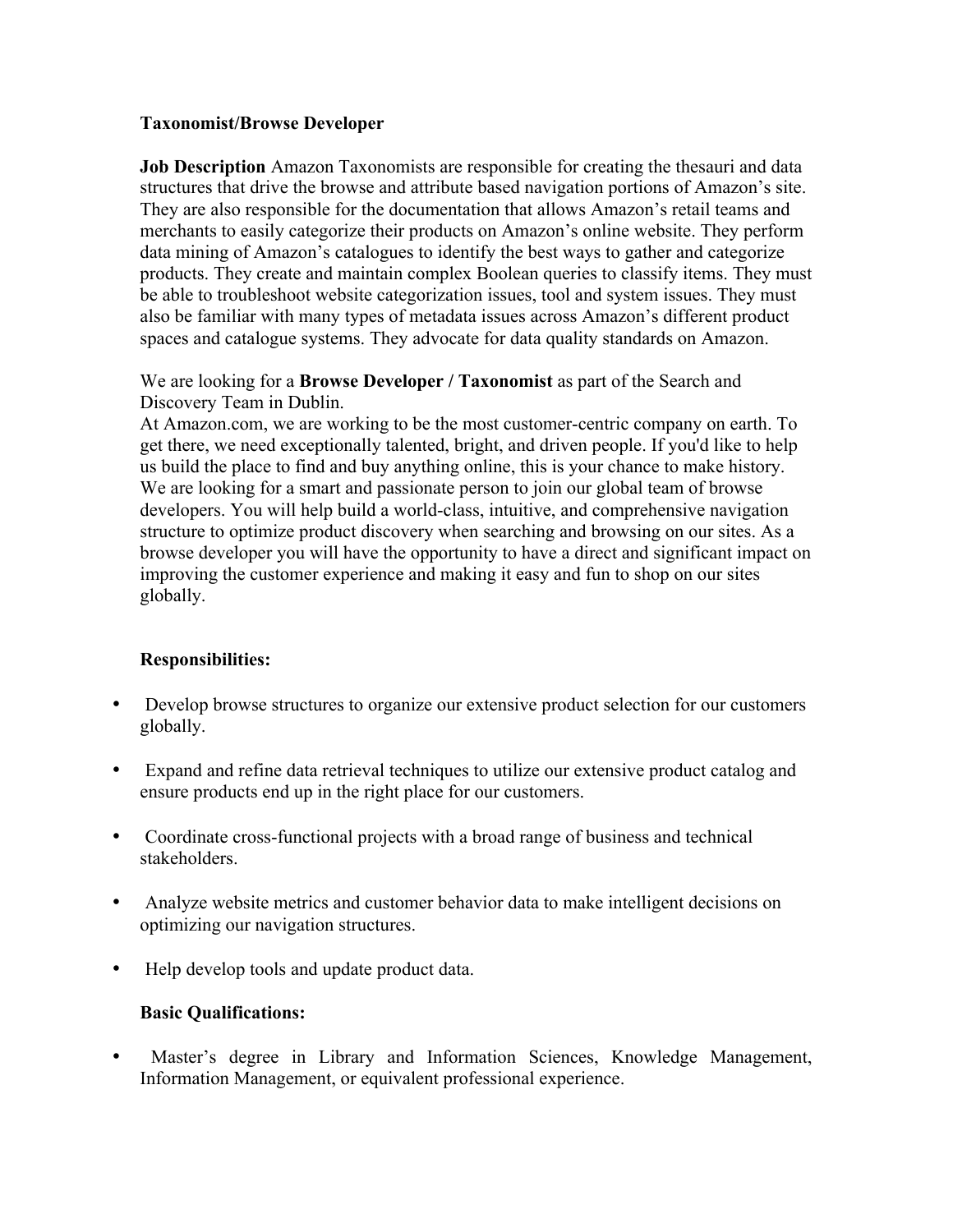- Proven skills in data retrieval techniques.
- Experience working with catalog and classification systems and creation of thesauri.
- Excellent English language skills as well as proficiency in one or more European languages (e.g. German or French)

# **Preferred Qualifications**

- Excellent communication and interpersonal skills.
- Detail-oriented, decisive, self-motivated and calm under pressure.
- Ability to quickly understand complex processes and communicate them in simple language.
- Basic experience working with UNIX or Perl regular expression.
- Someone who is smart, enjoys doing good work, and is genuinely interested in improving the customer experience of our sites globally.

## **Are you interested?**

We look forward to receive your application. Please submit your online application including your CV and covering letter stating your earliest start date and salary expectations. You can also send your CV to  $asalzano@amazon.com$ .

By submitting your resume and application information, you authorize Amazon.com to transmit and store your information in the Amazon.com group of companies' world-wide recruitment database, and to circulate that information as necessary for the purpose of evaluating your qualifications for this or other job vacancies.

#### **Basic Qualifications**

- Master's degree in Library and Information Sciences, Knowledge Management, Information Management, or equivalent professional experience.
- Proven skills in data retrieval techniques.
- Experience working with catalog and classification systems and creation of thesauri.
- Excellent English language skills as well a native or near-native speaker of German

# **Preferred Qualifications** Preferred Qualifications

• Excellent communication and interpersonal skills.